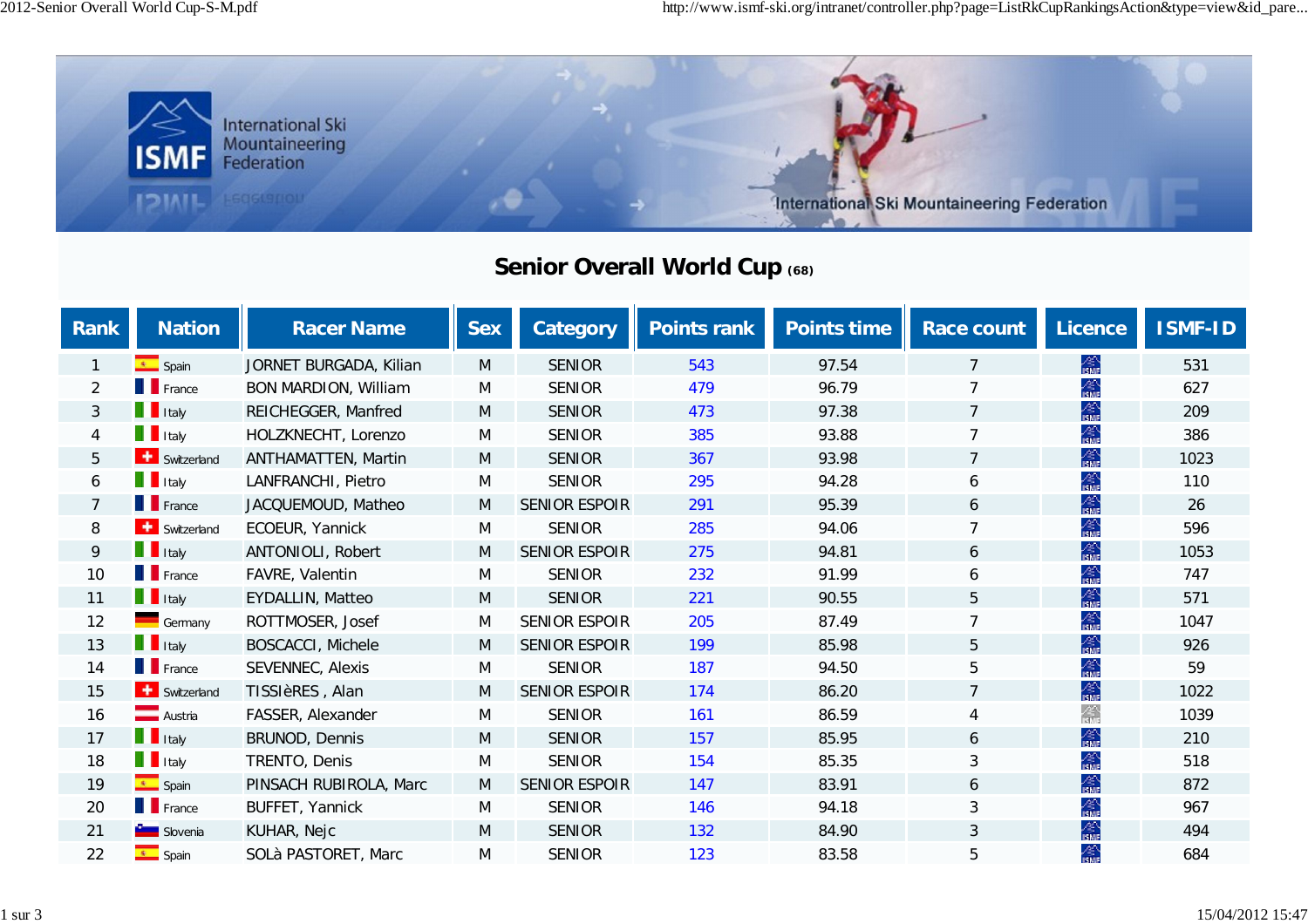| 23 | <b>France</b>                           | GACHET, Xavier                    | M | <b>SENIOR ESPOIR</b> | 100       | 92.48 | 3              | AS)<br>ISME          | 744  |
|----|-----------------------------------------|-----------------------------------|---|----------------------|-----------|-------|----------------|----------------------|------|
| 24 | Switzerland                             | MARTI, Marcel                     | M | <b>SENIOR</b>        | 93        | 93.11 | 3              | 念                    | 185  |
| 25 | <b>Switzerland</b>                      | STEINDL, Andreas                  | M | <b>SENIOR ESPOIR</b> | 76        | 89.04 | $\overline{4}$ | 鱻                    | 1180 |
| 26 | <b>T</b> Italy                          | FOLLADOR, Alessandro              | M | <b>SENIOR</b>        | 74        | 81.24 | 3              | AS).<br>ISMP         | 161  |
| 27 | Germany                                 | REITER, Philipp                   | M | <b>SENIOR ESPOIR</b> | 51        | 85.86 | $\overline{4}$ | 鱻                    | 1091 |
| 28 | <b>DE</b> Sweden                        | JONSSON, André                    | M | <b>SENIOR</b>        | 49        | 85.99 | 4              | 念                    | 982  |
| 29 | <b>Andorra</b>                          | ALBOS CAVALIèRE, Joan             | M | <b>SENIOR</b>        | 43        | 78.76 | 3              | $\frac{\lambda}{15}$ | 770  |
| 30 | Spain                                   | CABALLERO ORTEGA, Miguel          | M | <b>SENIOR</b>        | 40        | 85.23 | 3              | 念                    | 706  |
| 31 | $\blacksquare$ Italy                    | LENZI, Damiano                    | M | <b>SENIOR</b>        | 39        | 94.65 |                | 鱻                    | 787  |
| 32 | $\blacksquare$ France                   | <b>BLANC, Didier</b>              | M | <b>SENIOR</b>        | 38        | 84.13 | 3              | AS).<br>ISMP         | 820  |
| 33 | Germany                                 | SCHUSTER, Alexander               | M | <b>SENIOR</b>        | 38        | 74.90 | 3              | 螽                    | 978  |
| 34 | $\frac{1}{\sqrt{1-\frac{1}{n}}}$ Norway | SKJERVHEIM, Lars erik             | M | <b>SENIOR</b>        | 36        | 89.48 | $\overline{2}$ | 螽                    | 1199 |
| 35 | <b>Andorra</b>                          | ALBÒS CAVALIèRE, Ludovic          | M | <b>SENIOR</b>        | 34        | 87.77 | $\overline{a}$ | 念                    | 963  |
| 36 | $\blacksquare$ Sweden                   | GUND, Björn                       | M | <b>SENIOR</b>        | 34        | 87.00 | $\overline{a}$ | 念                    | 1001 |
| 37 | $\frac{1}{\sqrt{1-\theta}}$ Norway      | TRONVOLL, Ove erik                | M | <b>SENIOR</b>        | 34        | 80.28 | $\overline{2}$ | 鱻                    | 902  |
| 38 | Germany                                 | LEX, Konrad                       | M | <b>SENIOR</b>        | 30        | 88.81 | $\overline{a}$ | 合<br>isiw            | 692  |
| 39 | <b>Austria</b>                          | WEISSKOPF, Martin                 | M | <b>SENIOR ESPOIR</b> | 30        | 77.03 | 3              | 鱻                    | 566  |
| 40 | $\frac{1}{\sqrt{1-\frac{1}{2}}}$ Norway | BERGER, Ola                       | M | <b>SENIOR</b>        | 29        | 87.44 | $\overline{2}$ | 念                    | 905  |
| 41 | $\frac{1}{\sqrt{1-\frac{1}{2}}}$ Norway | SøRLIE, Robert                    | M | <b>SENIOR</b>        | 27        | 84.57 | $\overline{2}$ | AS)<br>ISME          | 1200 |
| 42 | <b>Austria</b>                          | ROHRINGER, Daniel                 | M | <b>SENIOR ESPOIR</b> | 27        | 81.19 | $\overline{4}$ | 螽                    | 567  |
| 43 | Switzerland                             | THEUX, Marcel                     | M | <b>SENIOR</b>        | 26        | 73.61 | $\overline{2}$ | 鱻                    | 1021 |
| 44 | $\blacksquare$ France                   | GARDET, Cyrille                   | M | <b>SENIOR ESPOIR</b> | 25        | 76.54 | $\sqrt{3}$     | 螽                    | 1096 |
| 45 | Switzerland                             | MARTI, Werner                     | M | <b>SENIOR ESPOIR</b> | 24        | 91.17 |                | 鱻                    | 1029 |
| 46 | Slovenia                                | TRILER, Klemen                    | M | <b>SENIOR</b>        | 23        | 81.29 | $\overline{2}$ | 螽                    | 1098 |
| 47 |                                         | Czech Republic STANTEJSKý, Michal | M | <b>SENIOR</b>        | 18        | 59.38 | $\mathbf{1}$   | ASN<br>1979          | 777  |
| 48 | $\frac{1}{\sqrt{1-\theta}}$ Norway      | SMESTAD, Bård                     | M | <b>SENIOR</b>        | 14        | 75.29 | $\overline{2}$ | 合<br>isiw            | 1159 |
| 49 | $\frac{1}{\sqrt{1-\theta}}$ Norway      | TRONVOLL, Olav                    | M | <b>SENIOR</b>        | 13        | 77.20 | 3              | 螽                    | 576  |
| 50 | $\leftarrow$ Spain                      | CARDONA COLL, Nil                 | M | <b>SENIOR ESPOIR</b> | 12        | 84.38 | $\overline{2}$ | 念                    | 990  |
| 51 | <b>Andorra</b>                          | DODO PEREZ, Guilad                | M | <b>SENIOR</b>        | 11        | 84.70 | $\overline{2}$ | 鱻                    | 1150 |
| 52 | <b>Andorra</b>                          | VILA BONELL, Ferran               | M | <b>SENIOR</b>        | 9         | 84.15 | $\overline{a}$ | 合<br>isiw            | 80   |
| 53 | <b>Austria</b><br><b>Austria</b>        | STOCK, Markus                     | M | <b>SENIOR</b>        | 9         | 57.69 | 1              | 絲                    | 142  |
| 54 | <b>Austria</b>                          | <b>ISLITZER, Martin</b>           | M | <b>SENIOR ESPOIR</b> | 8         | 84.02 | $\overline{a}$ | 螽                    | 565  |
| 55 | <b>Andorra</b>                          | SOLÉ FERNANDEZ, Jordi             | M | <b>SENIOR</b>        | ${\bf 8}$ | 81.08 | $\overline{2}$ | 鱻                    | 1192 |
| 56 | $\blacksquare$ France                   | GACHET, Pierre-françois           | M | <b>SENIOR ESPOIR</b> | 8         | 56.81 | 1              | 螽                    | 953  |